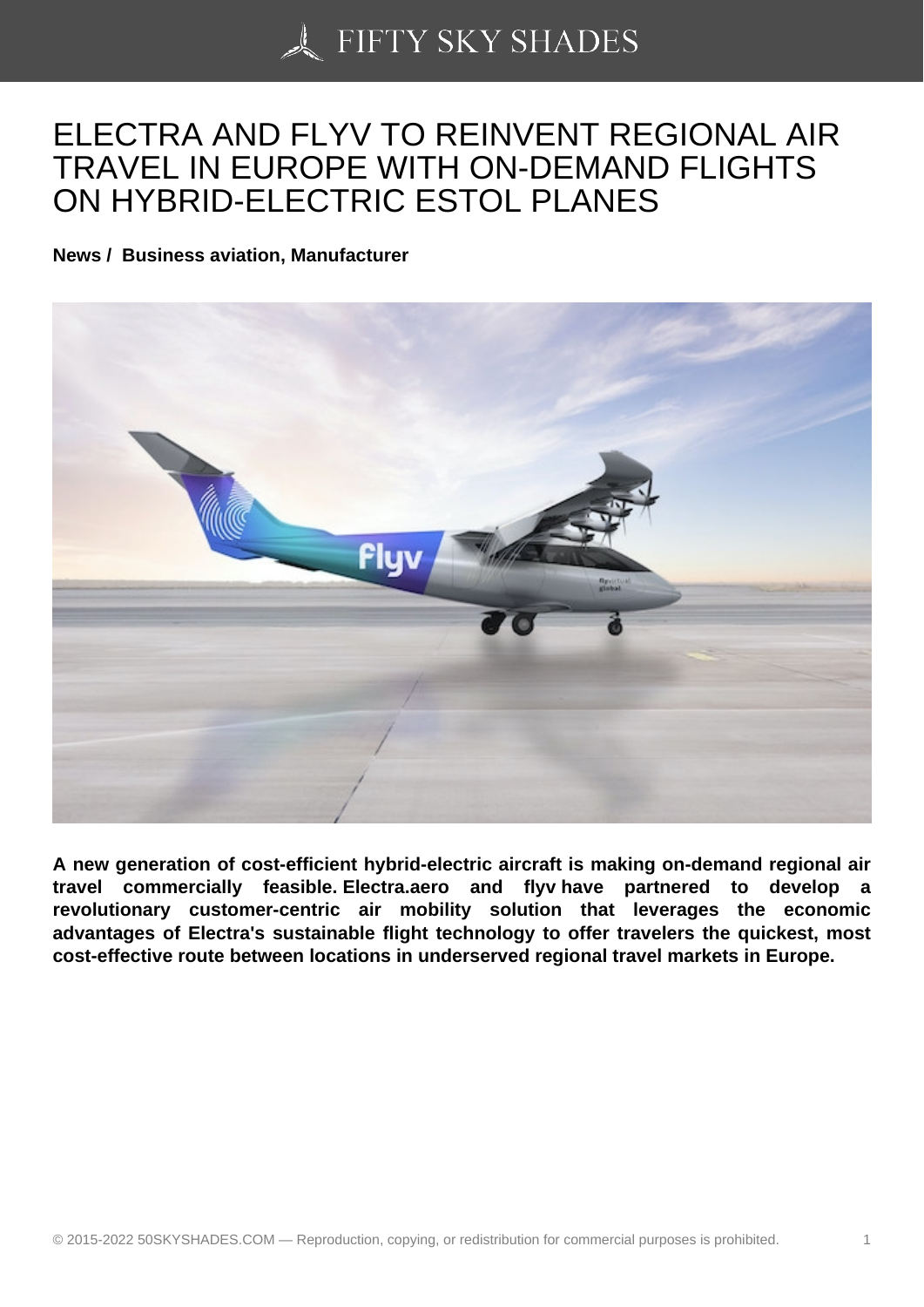**Passengers will fly on Electra's hybrid-electric, ultra-short takeoff and landing (eSTOL)aircraft, a fixed-wing plane that uses a unique combination of proven blown lift technology, hybrid-electric power, and distributed propulsion to operate on runways as small as 100x300 feet. The quiet, piloted plane delivers substantially lower emissions and operating costs than conventional aircraft. Batteries are recharged mid-flight, eliminating the need for ground charging infrastructure and enabling quick flight turnaround in diverse environments. The flyv service will initially operate between airports and eventually provide point-to-point intercity travel, taking full advantage of the Electra eSTOL's ability to take off and land in places previously inaccessible by flight.** 

**flyv is a novel airline focused on regional air mobility. In lieu of a traditional hub and spoke network, the flyv scheduling platform uses a proprietary algorithm to optimize the daily flight schedule based on paid bookings and operational constraints. flyv will provide customers a guaranteed fixed travel timeframe to their destination at the point of booking, and exact itinerary details prior to departure.** 

"There is a gap in transportation services today between where ground transport is effective and where large transport aircraft are providing efficient service. We designed Electra's eSTOL aircraft to fill that gap, providing a more sustainable transport option than cars or traditional aircraft for short and medium distance routes up to about 500 miles," said John S. Langford, Founder and Chief Operating Officer (CEO) of Electra.aero. "We are delighted to be partnering with flyv to pair our aircraft technology with flyv's innovative business model and flight scheduling technology to bring this transportation solution to customers."

"Traditional airlines are focused on capacity, not on demand. We're building a new means of transport that is demand-driven and customer centric. We aim to connect unserved communities to as many other decentralized locations as possible by delivering the fastest means of transport from one point to another at market value-based prices," explained flyv Chief Executive Officer (CEO) Anton Lutz. "The economics were a challenge with conventional aircraft. The costeffectiveness of Electra's high-performance eSTOL aircraft is the puzzle piece that makes the flyv model work. Our partnership with Electra enables a micro-mobility solution that connects the unconnected into the global aviation network in a sustainable way, creating economic opportunities for both communities and customers," said Lutz.

Under a Memorandum of Understanding (MOU), flyv will be Electra's air mobility services partner in Europe, and Electra will be flyv's OEM partner for regional air mobility services in Europe and elsewhere, with a commitment by flyv to purchase of up to 100 Electra eSTOL aircraft. The agreement raises Electra's total purchase commitments to 280 aircraft. The two companies will jointly explore urban and regional networks to be served by flyv, and will collaborate on elements of eSTOL performance, economics, and passenger experience as well as joint marketing initiatives. The global urban and regional advanced air mobility market is forecast by Morgan Stanley at \$1 trillion.